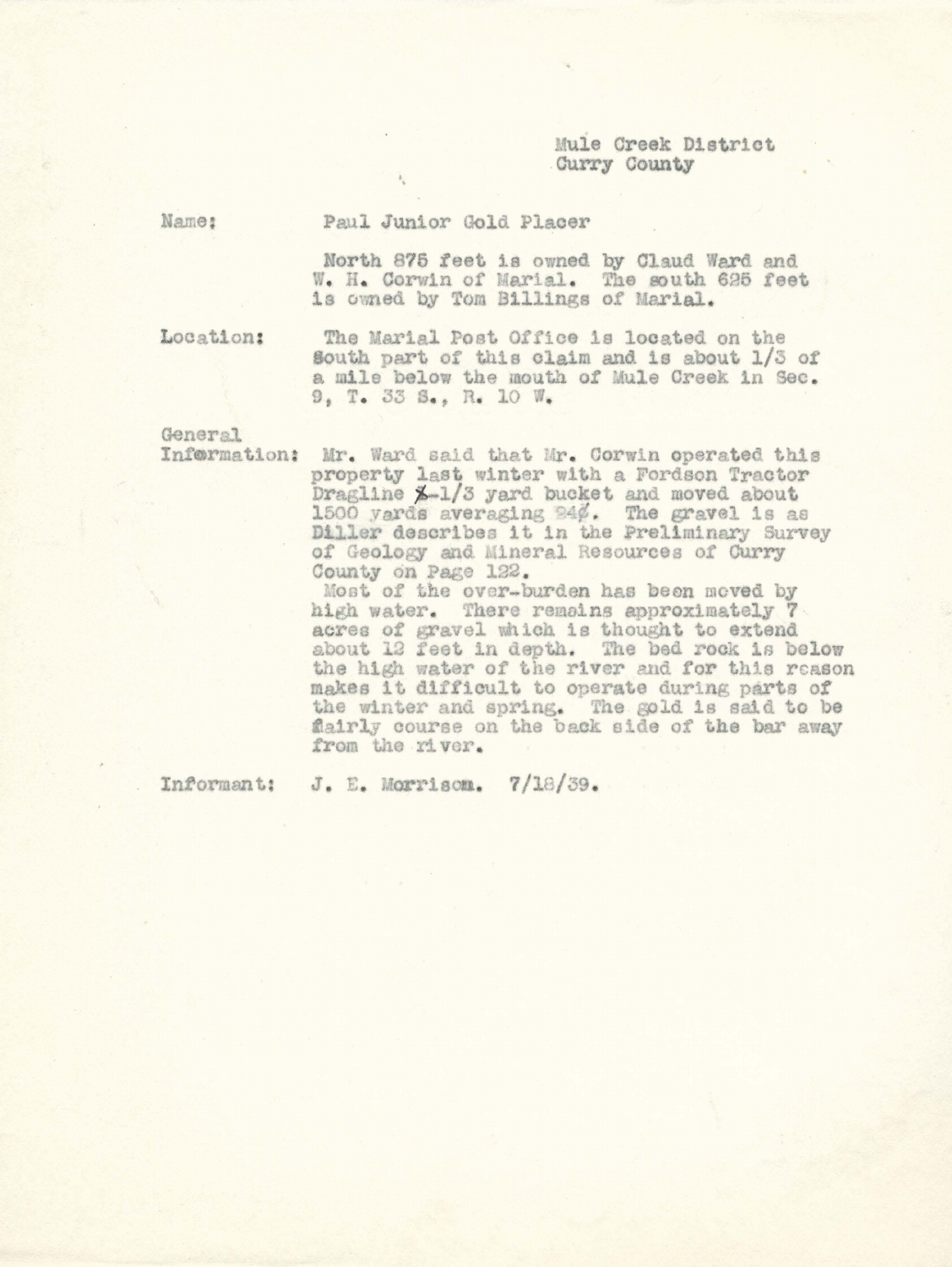## Mule Creek District Curry County

Name:

Red River Gold Mining and Milling Company

The property owned by this Company reverted back to the Government many years ago, and the portion on the southeast side of the Rogue River has been patented by Mr. Stanley S. Andrews.

As far as I can find out there has not been any placer activity on this side of the River since the Red River Gold Mining Company operated.

On the Mule Creek side, a Paul Junior Placer claim has been located and covers the area formerly covered by the Dalsy and Rocky Bar Placer claims.

The rest of the placer claims along the river are now being let out by the U. S. Forest Service under Special Use Permit. The claims that are back from the river are probably claimed by other parties, but it was impossible to connect them up. bold M & M Co. Remnants of the Old flumes of the Red River, remain. Mr. W. H. Corwin still lives at Marial, Oregon.

Informant: J. E. Morrison. July 18, 1939.